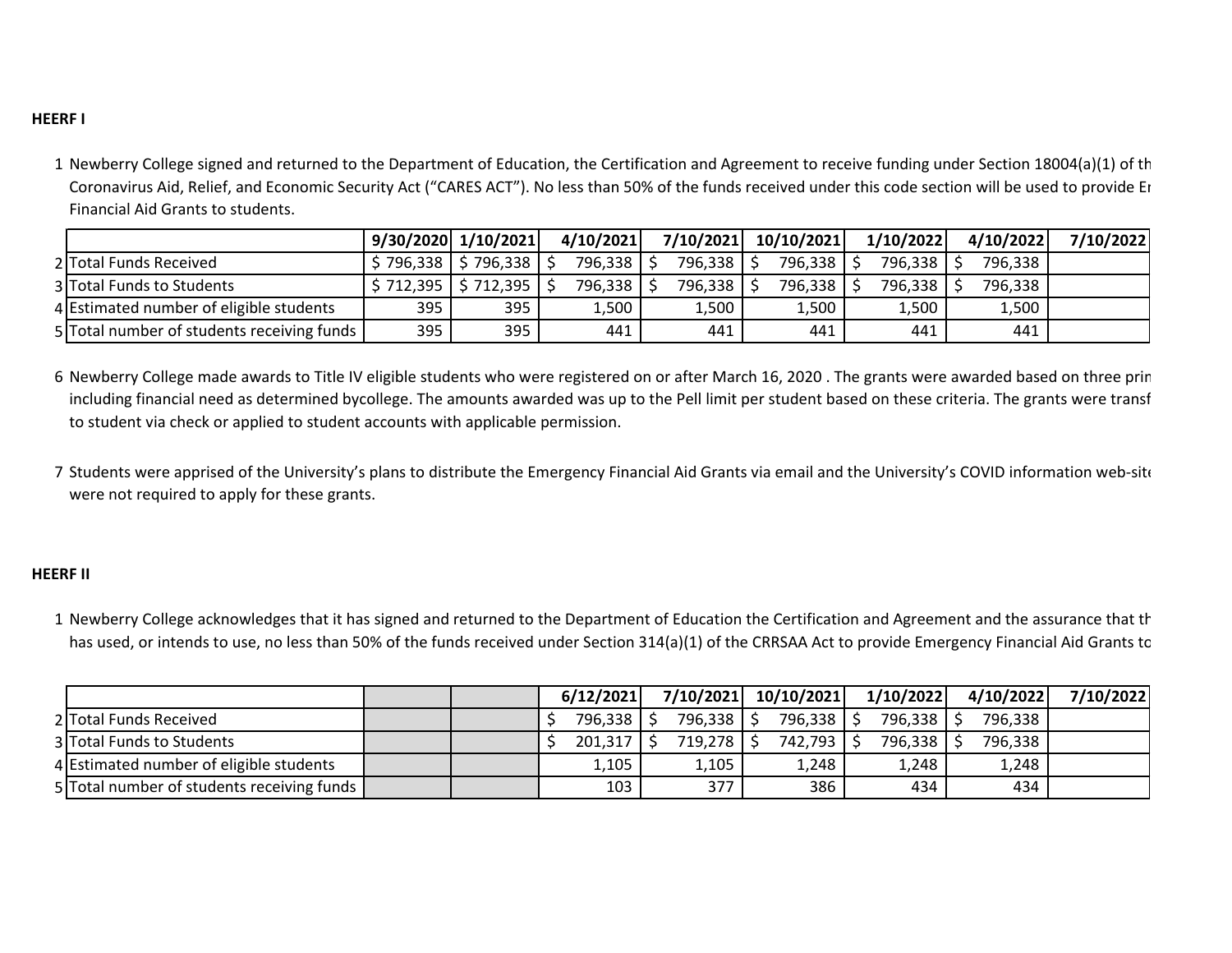- 6 Newberry College made awards to Title IV eligible students who were registered on or after March 16, 2020 . The grants were awarded based on three prin including financial need as determined bycollege. The amounts awarded was up to the Pell limit per student based on these criteria. The grants were transf to student via check or applied to student accounts with applicable permission.
- 7 Students were apprised of the University's plans to distribute the Emergency Financial Aid Grants via email and the University's COVID information web-site were not required to apply for these grants.

## **HEERF III**

1 Newberry College signed and returned to the Department of Education, the Certification and Agreement to receive funding under Section 18004(a)(1) of th Coronavirus Aid, Relief, and Economic Security Act ("CARES ACT"). Institutions who received HEERF I grant funds under the CARES Act were not required to application for the HEERF II or HEERF III grants. No less than 50% of the funds received under this code section will be used to provide Emergency Financial

|                                            |  | 6/12/2021                | 7/10/2021 10/10/2021 | 1/10/2022 | 4/10/2022                                                                                                                       | 7/10/2022 |
|--------------------------------------------|--|--------------------------|----------------------|-----------|---------------------------------------------------------------------------------------------------------------------------------|-----------|
| 2 Total Funds Received                     |  |                          |                      |           | $\frac{1}{2}$ 2,219,825   $\frac{1}{2}$ 2,219,825   $\frac{1}{2}$ 2,219,825   $\frac{1}{2}$ 2,219,825   $\frac{1}{2}$ 2,219,825 |           |
| 3 Total Funds to Students                  |  |                          |                      |           | 722,771   \$ 2,196,281                                                                                                          |           |
| 4 Estimated number of eligible students    |  | $\overline{\phantom{0}}$ |                      | 1.248     | 1,248                                                                                                                           |           |
| 5 Total number of students receiving funds |  | $\overline{\phantom{0}}$ |                      | 591       | 1,311                                                                                                                           |           |

- 6 Newberry College made awards to Title IV eligible students who were registered on or after March 16, 2020 . The grants were awarded based on three prin including financial need as determined bycollege. The amounts awarded was up to the Pell limit per student based on these criteria. The grants were transf to student via check or applied to student accounts with applicable permission.
- 7 Students were apprised of the University's plans to distribute the Emergency Financial Aid Grants via email and the University's COVID information web-site were not required to apply for these grants.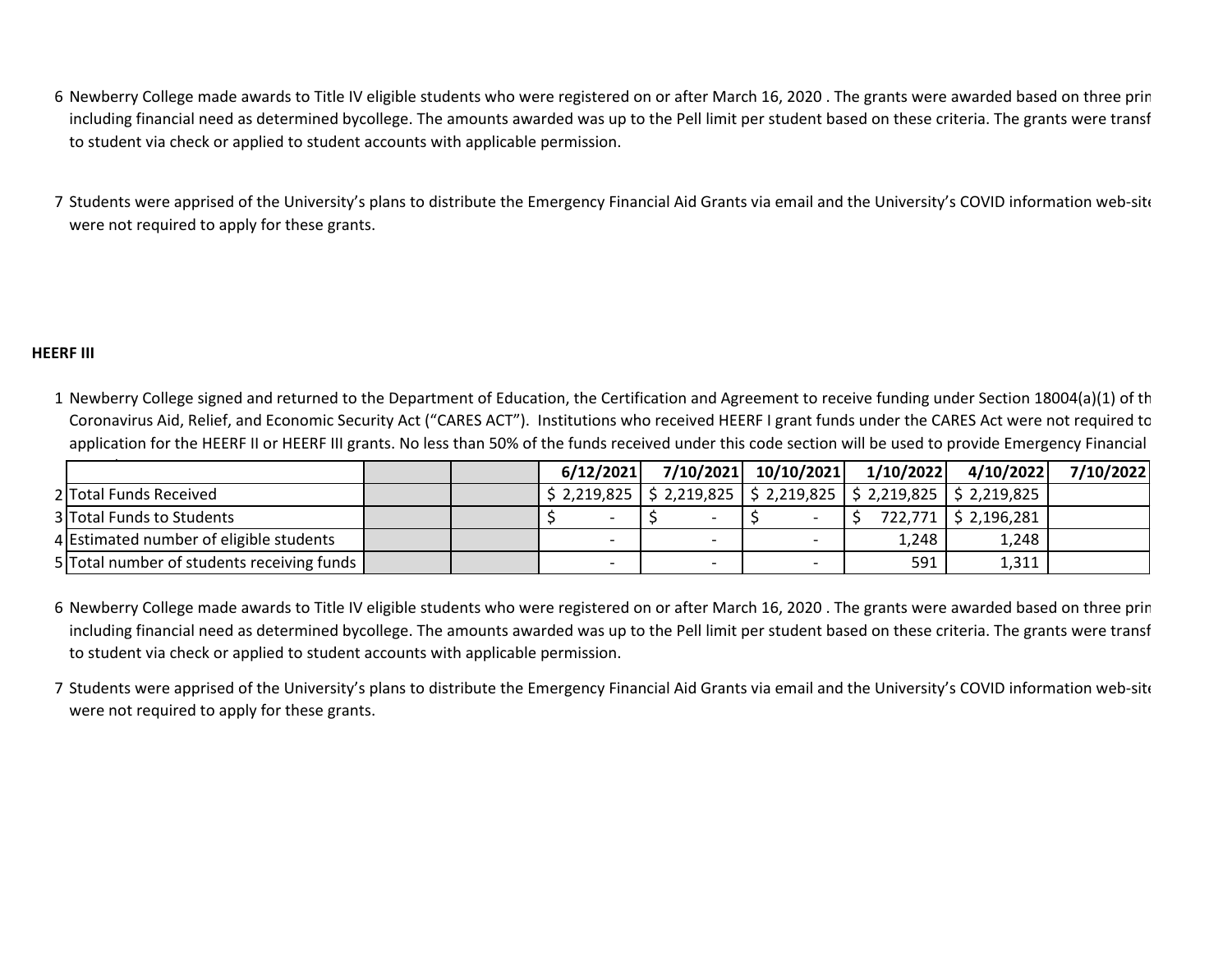newer mergency

**10/10/2022**

nary factors ierred given

e. Students

ne institution

bas tudents.

| 10/10/2022 |
|------------|
|            |
|            |
|            |
|            |